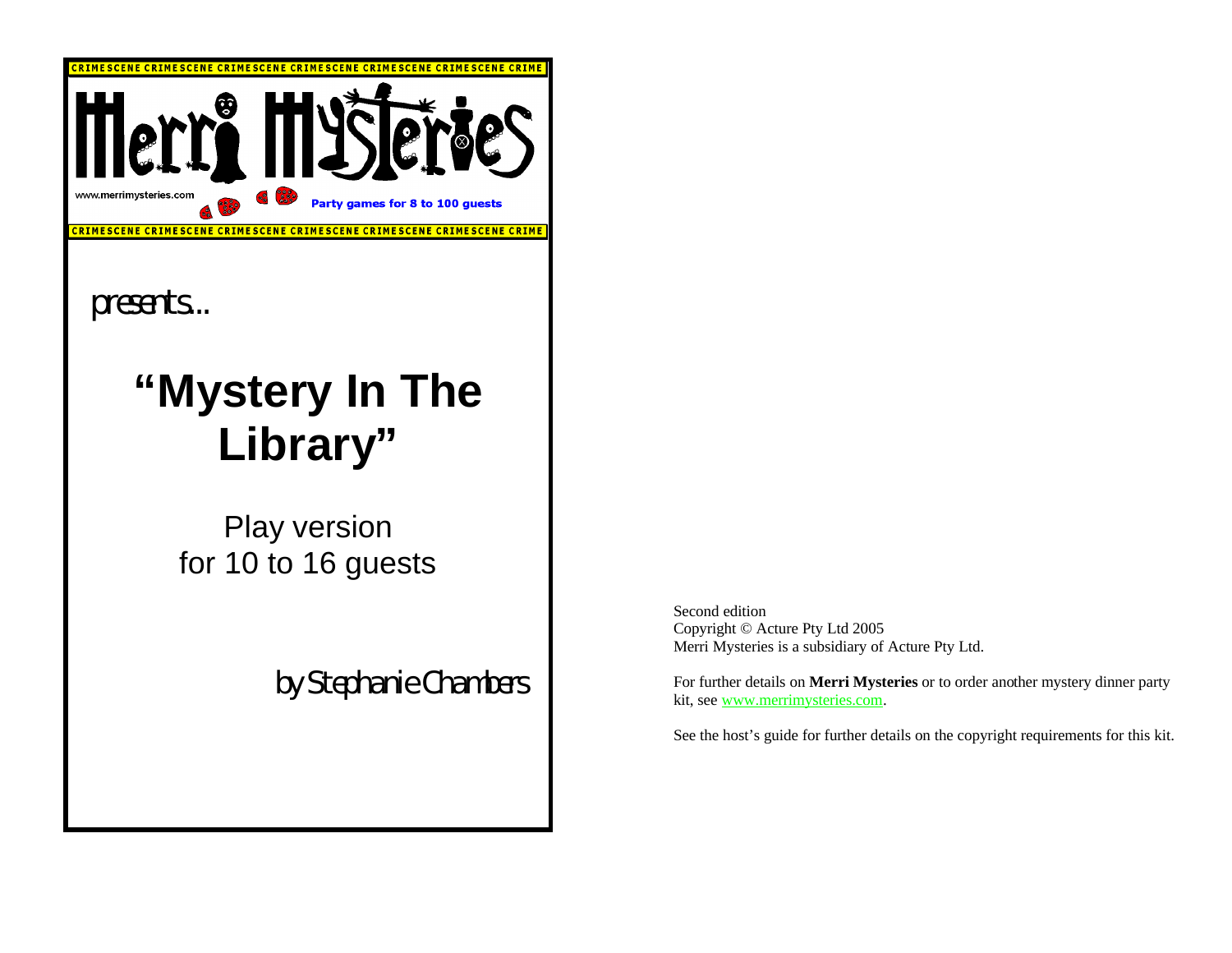### **The Suspects**

The other night in the library, when many characters were out of their books enjoying a sojourn in the night air, a crime was committed, grim and grave, right in our own library. As a result his Majesty Henry VIII – that famous monarch from the English history books – has disappeared. Gathered are the characters who were present in the library at the time of the nasty deed. Fortunately Master Sherlock Holmes is here to investigate, so the perpetrator of this heinous crime will no doubt be revealed as the night proceeds.

**Alice** (from *Alice's Adventures In Wonderland* by Lewis Carroll) "Wonderland was not my imagination. It was a wonderful dream – a dream filled with strange creatures." I saw a White Rabbit looking at its watch and I followed it down a rabbit hole. I fell down a deep well, but I fell slowly so I had plenty of time to look at the jars of "Orange Marmalade" and such. I came to a bottle saying "Drink Me", but "the bottle was not marked poison", so I drank it. I "shut up like a telescope" till I was only "ten inches high". Then I found a cake marked "Eat Me" and I ate it and grew very tall. My feet were so far away. *Dress suggestions:* Dress as a little girl with pig tails in your hair and rosy cheeks.

**Huck Finn** *(The Adventures of Huckleberry Finn* by Mark Twain) I'm a good boy – honest. Me Pap – he kidnapped me, but I escaped. But before I left, I killed me a pig and made it look like I'd been murdered. Then I hid on Jackson Island, but I found out I wasn't alone – Jim had run away. So we floated down the river on a raft at night and slept and fished all day. On the way I got mixed up with some con artists – "the Duke and the King" I called 'em cause they pretended to be royals so I'd wait on them. But King Henry was a worse King than the one in my book. "He used to marry a new wife every day, and chop off her head next morning. And he would do it just liken he was ordering eggs." "Fetch up Nell Glynn", he says. They fetch her up. Next morning, "Chop off her head!" And they chop it off. "Fetch up Jane.." and so on. King Henry, why he was a plain villain. He kept trying to latch on to me, said I could be his son, but I wouldn't have a bar of it. *Dress suggestions:* A country bumpkin with bits of hay sticking out of your old clothes and a beaten up old hat.

**Cinderella** (from *Cinderella*) I am a merchant's daughter. Then my mother died and my father remarried a widow with two grown daughters. Alas, when I met them, they treated me as a slave rather than as a stepsister. My step-sisters saw me covered in cinders after cleaning the fireplace and, my name being Ella, they gave me the nickname of "Cinderella". After working all day on my chores, I often wondered if I would ever be happy again. The ladies of my household were invited to the Duke's ball. But my step-mother said I could not go unless my chores were done. *© copyright Acture Pty Ltd 2005* **Page 1 of 4**

Fortunately, my Fairy Godmother came to my aid and – well, you all know the rest of the story. King Henry was fascinated by my glass slippers. I think he thought that if I had no slippers, that the Duke's son would not find me in my fairytale and then I would be free to marry him instead. *Dress suggestions:* Dress like a princess with tinsel/glitter or as a servant covered in cinders.

**Pinocchio** (from *Pinocchio* by Carlo Lorenzini - penname Carlo Collodi retold by James Riordan) When I was a puppet I lied a lot, but the Good Fairy taught me not to and to be good. 'How stupid I was as a puppet. And how glad I am to be a real live boy.' When I lied my nose became so long I 'could not move without banging it against the walls or door.' Geppetto sold his coat to buy me a spelling book for school. I sold it to go to the puppet theatre. Then I saved a puppet from being burnt by the showman and the showman gave me coins for my father. A fox and a cat told me they could multiply my money in "The Field of Miracles". A bird and the ghost of the cricket tried to warn me not to. The evil fox and cat hung me in a tree to die, but the Good Fairy saved me. But I still let them fool me into burying my money so it would grow. They stole it. Later I became a donkey and ended up rescuing Geppetto from the belly of a whale with the help of the Good Fairy. King Henry thought that I was a silly puppet and he tried to fool me into being his slave. But the Good Fairy warned me that he was an evil man. *Dress suggestions:* A red jacket with a white frillnecked shirt. Make a pencil nose out of cardboard.

**Snow White** (from *Snow White* by The Brothers Grimm) My step-mother was jealous of my beauty and asked a huntsman to do away with me. He took pity on me and let me run away into the forest and I came to the house of the dwarfs. I ate their porridge. They found me later asleep and asked me to stay and take care of them. But I am not a porridge thief like you Goldilocks, I only took a little from each bowl as I was fainting from hunger. And since then I have kept house for them, so I have repaid my debt to them. My step-mother asked her looking-glass `Who is the fairest of us all?' and it told her I was living in the glen. Then my stepmother, plotted to get rid of me. She dressed as an 'old pedlar woman' and sold me some lace for my waist. Then she laced me up so tight,  $I$  `lost ... (my) breath, and fell down as dead.' Fortunately, the seven dwarfs soon returned and cut the lace in two, so that I could draw breath. The Queen knew I wasn't dead because her mirror told her so, so she came again with a poisoned apple. The dwarfs thought I was dead. A prince saw me and carried me away. Then the apple fell out of my mouth and I came back to life and we married. King Henry kept trying to get me to marry him, but I refused. *Dress suggestions:* Old-fashioned clothes such as a drawstring sash at the waist, puffy sleeves, flouncy skirt. Black hair, red lips, white skin.

*© copyright Acture Pty Ltd 2005* **Page 2 of 4**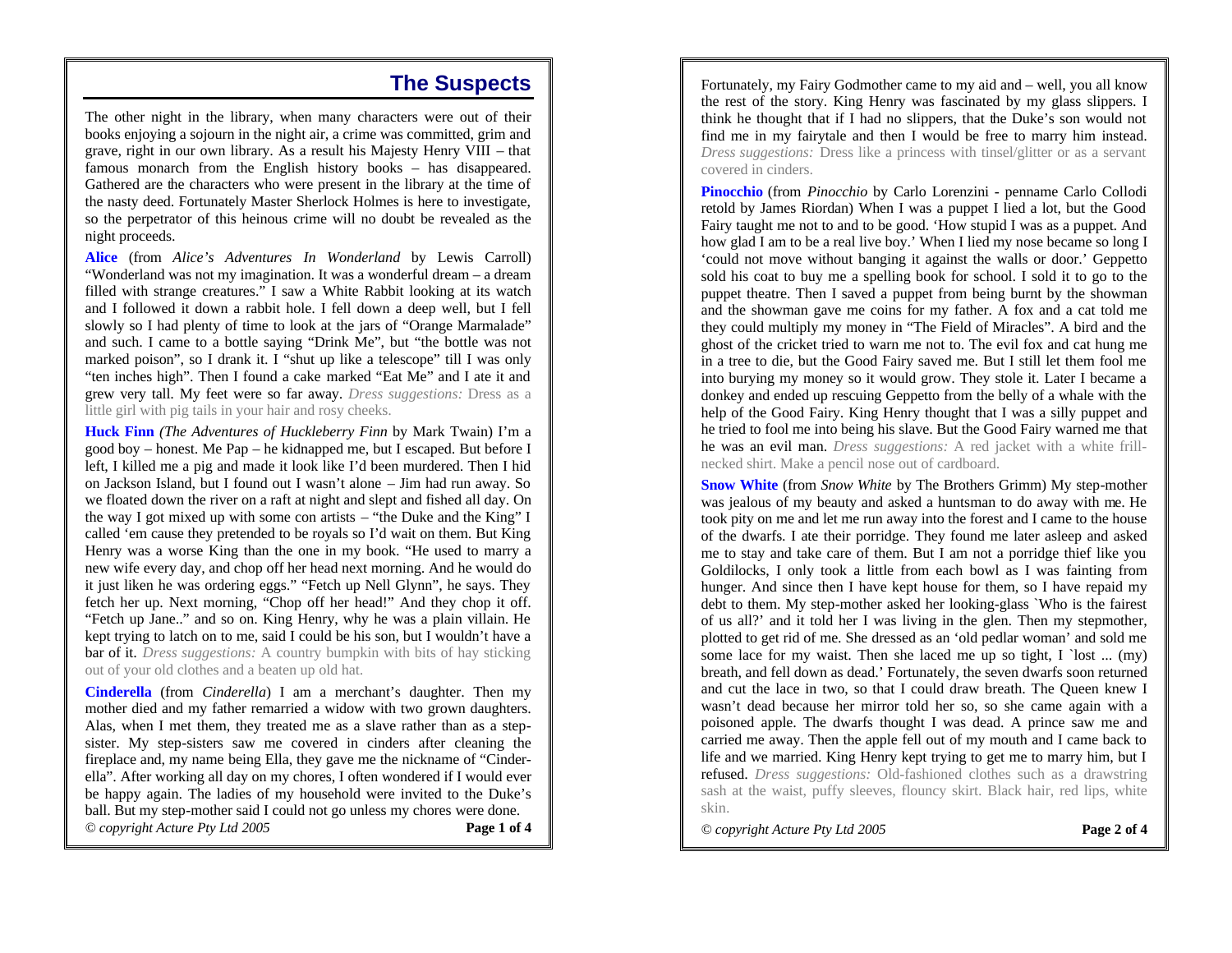**Peter Pan** (from *Peter and Wendy* by Sir James Matthew Barry) I live on an island inhabited by pirates, mermaids, fairies and Indians. On the island there are lots of fairies like Tinkerbell. "When the first baby laughed for the very first time, the laugh broke into a thousand pieces and they all went skipping about and that was the beginning of the fairies." I taught the three children of the Darling family to fly so they could return with me to the island. We were trying to stop the evil pirate Captain Hook from going about his wicked ways. Then Captain Hook plotted to do away with me and he captured Wendy Darling, but I was able to save her. There is also a crocodile that follows us about that has a clock inside his belly going tick, tick, tick. King Henry was impressed with my victory over Captain Hook. *Dress suggestions:* A green cap, a green outfit and a toy sword.

**Little Red Riding Hood** (from *Little Red Riding Hood* by various authors) I was on the way to visit my Grandmother when I met the wolf. We chatted about how I was visiting my Grandmother and I told him where she lived. Then he left me and I went to my Grandmother's cottage. When I came inside my Grandmother's cottage, I found that she looked very different from her usual self. The Big Bad Wolf locked my Grandmother in the cupboard. So I said to the Wolf who was sitting in bed dressed in my Grandmother's nightgown, 'Why, Granny...what big eyes you have got.' And the wolf said, 'The better to see you with, my child,' imitating her voice. I won't bore you with the rest as you have probably all heard the story. Most versions of the story end happily with my being saved from the wolf's clutches by my father and the woodcutters. King Henry and the Big Bad Wolf had a lot in common. They were both men that little girls should stay away from. *Dress suggestions:* A red hooded cape with a dress beneath (possibly also in red). Carry some little cakes or cookies to take to your grandmother.

**Robin Hood** (from *Robin Hood by various authors*) I am a wealthy man who has been forced to become a thief. I steal from the rich and give to the poor. The poor of England were being asked for too many taxes. The taxes were required to fund various political battles overseas. I simply gave back to the poor the money that they had had unfairly taken away from them in the first place. Little John and I met on a plank across a river. But he would not let me pass. He was a large man. He did not see why he should make way for me and so we did battle. He used his staff, but I was victorious in our skirmish. Afterwards, he came to know me and to be one of my main supporters. *Dress suggestions:* Dress in period clothes, a cape and a mask.

**Goldilocks** (from *Goldilocks and the Three Bears* by various authors) I ate porridge at the bears' house. The bears hadn't locked their front door, so that's permission to eat their porridge, isn't it? I didn't get much porridge anyway. Great Big Bear's porridge was too hot, Middle-sized Bear's bowl was too cold. So I had to eat Tiny Little Bear's and his bowl is so small. Then I tried to find a comfortable chair to sit on, but Great Big Bear's chair

*© copyright Acture Pty Ltd 2005* **Page 3 of 4**

was too hard, Middle-sized Bear's chair was too soft and Tiny Little Bear's chair collapsed on me. I was getting tired after all this, so I went upstairs to find a bed to rest on. Great Big Bear's bed and Middle-sized Bear's bed both weren't right for me. But Baby Bear's tiny bed was perfect, so I got in. I didn't even take my shoes off. King Henry kept saying I was a spoiled little girl and that if I was his child, he would lock me in the tower. The King had a chair in the library that he liked to sit on. It was large and I suppose it reminded him of his throne. Whenever he found me sitting in it, he got very angry. *Dress suggestions:* Cute little-girl clothes. Tie a ribbon in your golden hair and don a blue dress, a frilly white apron, red shoes and yellow socks.

**Aladdin** (from *The Adventures of Aladdin* by various authors) I met a 'mysterious stranger who said he would pay me a silver penny if I went down a manhole for him'. I found myself in a 'large chamber... (filled with) pots of gold.' 'Put out the flame and bring me the lamp!' he said. When I hesitated, he left me in there, dropping his ring in the chamber as he did so. Terrified, I put the ring on my finger and 'twisted it round and round'. 'Suddenly the room was flooded with a rosy light and a great genie with clasped hands appeared on a cloud', and said he was at my command. I told the genie I wanted 'to go home' and immediately I found myself there. I told my mother of my adventures. She was a little disappointed I had returned with only the old oil lamp. But she started to polish it and 'out shot another genie'. He said that we had set him 'free after centuries' and that he would be our servant. Things went pretty well after that and I married a beautiful princess. King Henry was jealous of my having a genie and even though he was already wealthy, he ordered me to give him my genie but I refused. *Dress suggestions:* Wear middle eastern clothes (eg baggy trousers). Add sequins and jewels.

*© copyright Acture Pty Ltd 2005* **Page 4 of 4**

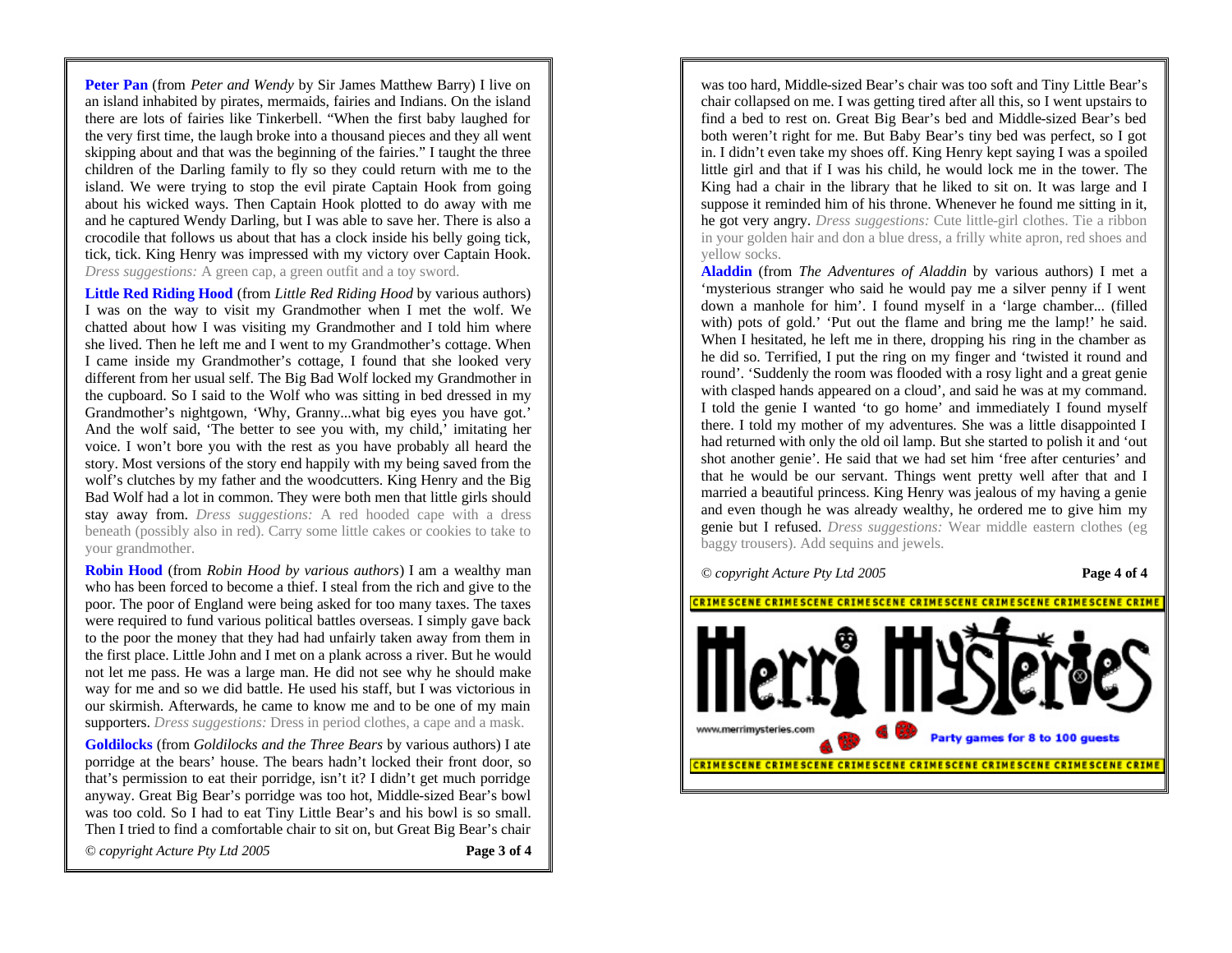**Master Sherlock Holmes** (from *Sherlock Holmes* by Sir Arthur Conan Doyle) I am a man with such superior detective skills that I have become world famous. I already know a lot about each of the suspects, just from looking at their appearance. For example, I can tell Alice is a little girl with a very fanciful imagination and Aladdin is from the Far East. But, I am not a great reader of fiction, I prefer to do chemical experiments and I also play the violin. This certainly does not seem like a normal case. It is more like the Mr Angel case. You may like to read about it in my diary, if you get time. *Dress suggestions:* Dress in old-fashioned clothes, carry a magnifying glass and a pipe.

**Dr Watson** (from *Sherlock Holmes* by Sir Arthur Conan Doyle) I am a skilled doctor but I am also a bit of a cynic and a non-believer until something is proved true. I have great respect for Sherlock Holmes. *Dress suggestions:* Dress in old-fashioned clothes.

### **4 Witnesses (optional extra roles) (but 10 to choose from)**

**Queen of Hearts** (from *Alice's Adventures In Wonderland* by Lewis Carroll) Oh there is so much to tell – all about the tea cups and my shouting "Off with his head! or "Off with her head" and all the other people Alice met in Wonderland, but it would take too long. Alice comes into the library and looks at the children's books. *Dress suggestions:* Wear white & stick big red cardboard hearts on your clothes.

**White Rabbit** (from *Alice's Adventures In Wonderland* by Lewis Carroll) `Silence in the court!' I am a very busy rabbit. "Oh dear! Oh dear! I shall be late!" *Dress suggestions:* Dress as a white rabbit. Wear a waistcoat and have a pocket-watch hanging out of it. Consult it often. Also wear spectacles. Add a white fluffy bottom and some rabbit ears.

**Mad Hatter** (from *Alice's Adventures In Wonderland* by Lewis Carroll) `If you knew Time as well as I do,' `you wouldn't talk about wasting IT. It's HIM.' `It's always tea-time, and we've no time to wash the things between whiles.' *Dress suggestions:* Wear a very large hat. Also carry a pocket watch in your waistcoat and a tea cup. Dunk the watch in the cup from time to time. Ask riddles you don't know the answer to.

*Mystery In The Library © copyright Acture Pty Ltd 2005 1 www.merrimysteries.com*

**The Fairy Godmother** (from *Cinderella*) After working all day on her chores, Cinderella often wondered if she would ever be happy again. The ladies of her household were invited to the Duke's ball. But Cinderella's stepmother said she could not go unless her chores were done. Fortunately, I came to Cinderella's aid and – well, you all know the rest of the story. *Dress suggestions:* Dress like a fairy complete with wings and a wand with which to grant wishes.

**The Queen** (from *Snow White* by The Brothers Grimm) I dressed as an 'old pedlar woman' and sold Snow White some lace for her waist. Then I laced her up so tight, she `lost ... (her) breath, and fell down as dead.' Unfortunately, the seven dwarfs soon returned and cut the lace in two, so that she could draw breath. I knew she wasn't dead because my mirror told me so, so I came again with a poisoned apple. The dwarfs thought Snow White was dead. A prince saw her and carried her away. Then the apple fell out of her mouth and she came back to life and they married. *Dress suggestions:* Dress as a queen with a crown and a long gown. Add a nasty face mask.

**Tinkerbell** (from *Peter and Wendy* by Sir James Matthew Barry) There is also a crocodile that follows us about that has a clock inside his belly going tick, tick, tick. I used my magic fairy dust to help Peter Pan and Wendy and the others to fly. On the island there are lots of fairies. "When the first baby laughed for the very first time, the laugh broke into a thousand pieces and they all went skipping about and that was the beginning of the fairies." *Dress suggestions:* Dress as a golden fairy with a little bell you always ring as you move about.

**Maid Marian** (from *Robin Hood)* Although I am a lady, I am also able to fight like a man. I love Robin dearly. *Dress suggestions:* Although you are a lady when you want to be, you should don trousers, a frilly shirt and carry a bow and arrow or a sword.

**The Grandmother** (from *Little Red Riding Hood)* The Big Bad Wolf locked me in the cupboard. So Little Red Riding Hood, said to the Wolf who was sitting in bed dressed in my nightgown, 'Why, Granny...what big eyes you have got.' And the wolf said, 'The better to see you with, my child,' imitating my voice. I won't bore you with the rest as you have probably all heard the story. Most versions of the story end happily with Little Red Riding Hood being saved from the wolf's clutches by her father and the woodcutters. *Dress suggestions:* A long nightgown with a bed-jacket and a bonnet on your head.

**The Wolf** (from *Little Red Riding Hood)* When Little Red Riding Hood saw me dressed in her Grandmother's bonnet, she said "O, Granny, what great- big--teeth--you've--got!" And I said, "The better to eat you up!" *Dress suggestions:* Dress in a bed-jacket with a bonnet on your head but add some ears and large teeth so everyone knows you are a wolf.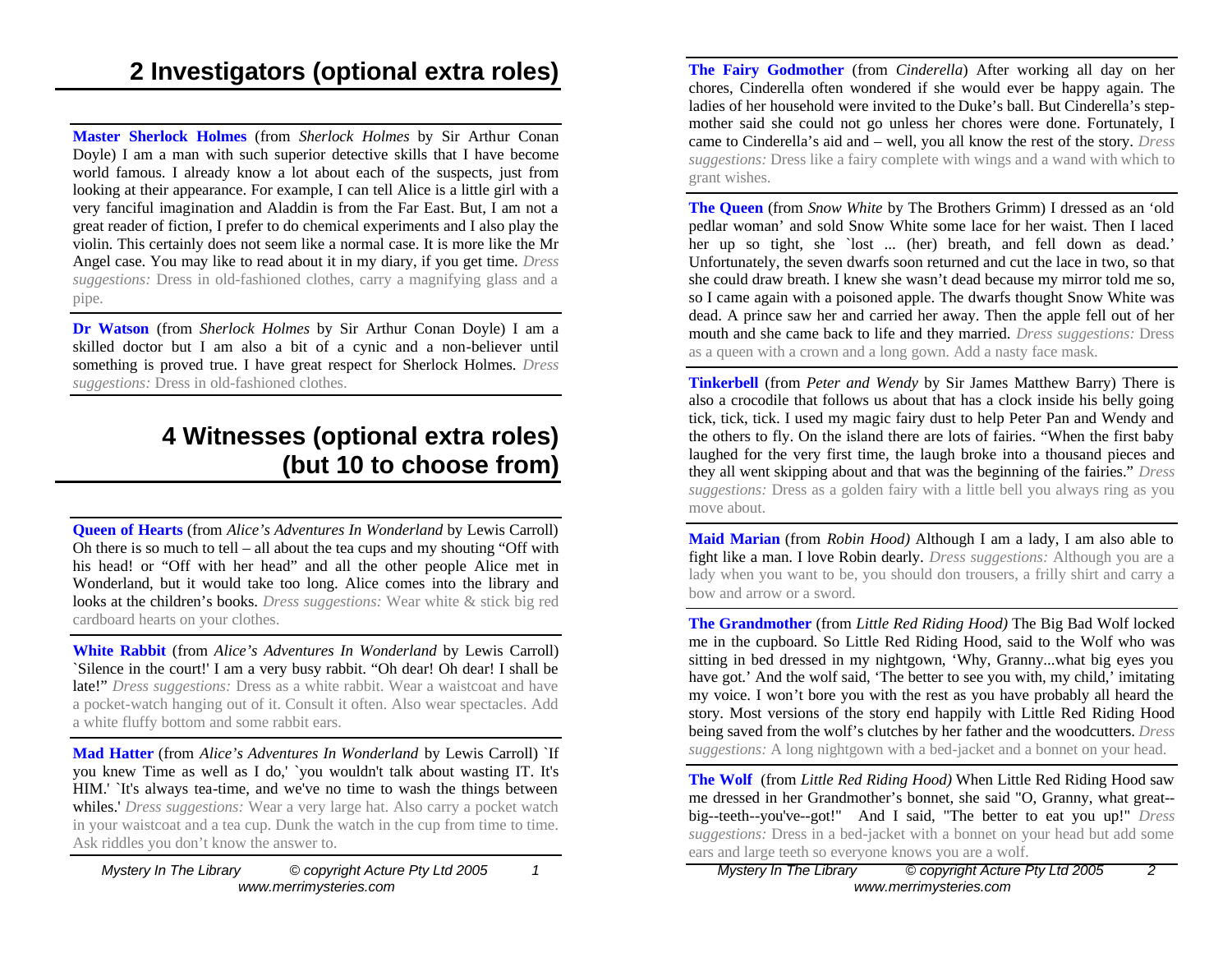**The Genie** (from *The Adventures of Aladdin)* I helped Aladdin to become a prince. I live in Aladdin's magic lamp. *Dress suggestions:* Wear middle eastern clothes (eg baggy trousers) and a turban. Carry the lamp in which you live.

#### *Suspects*

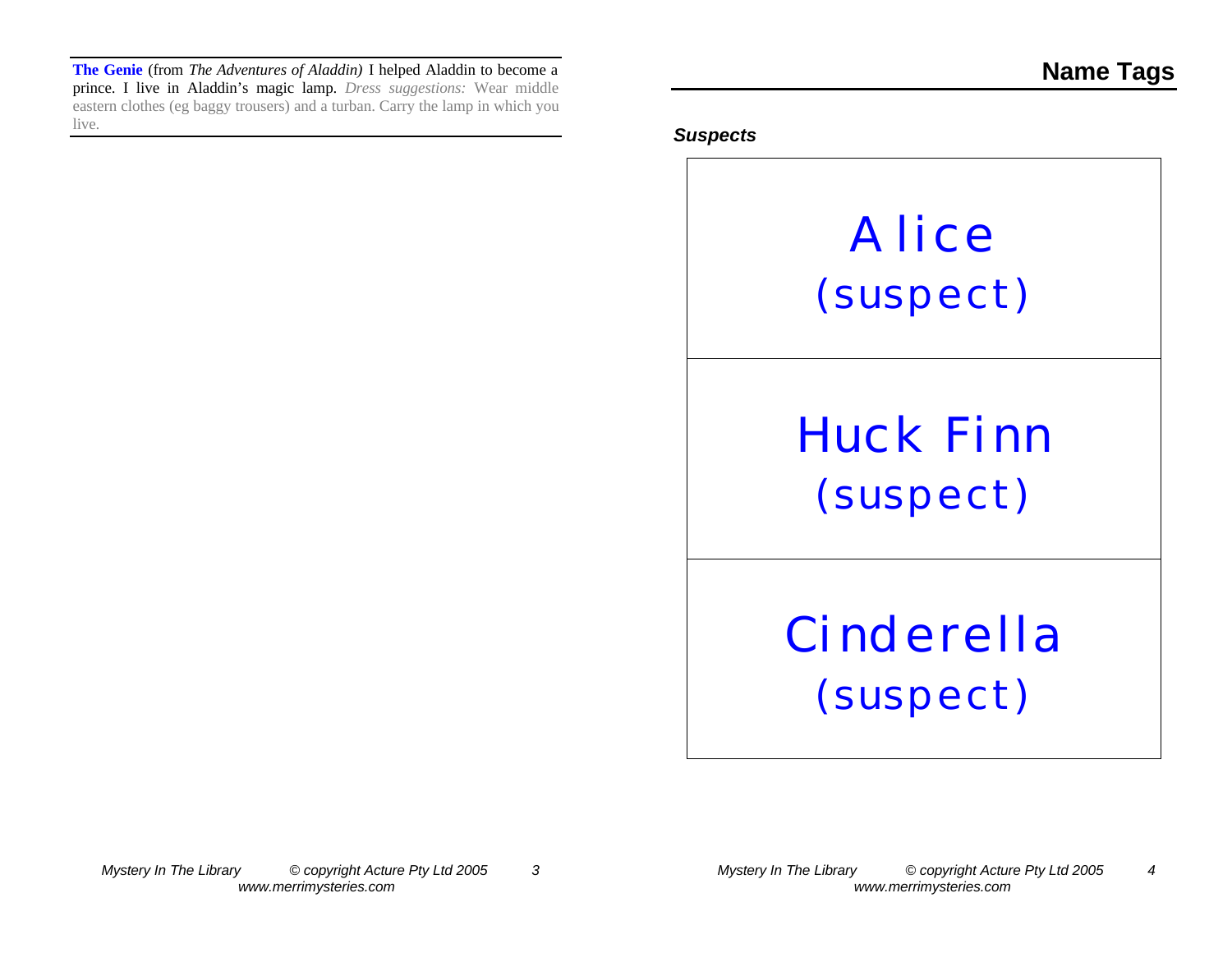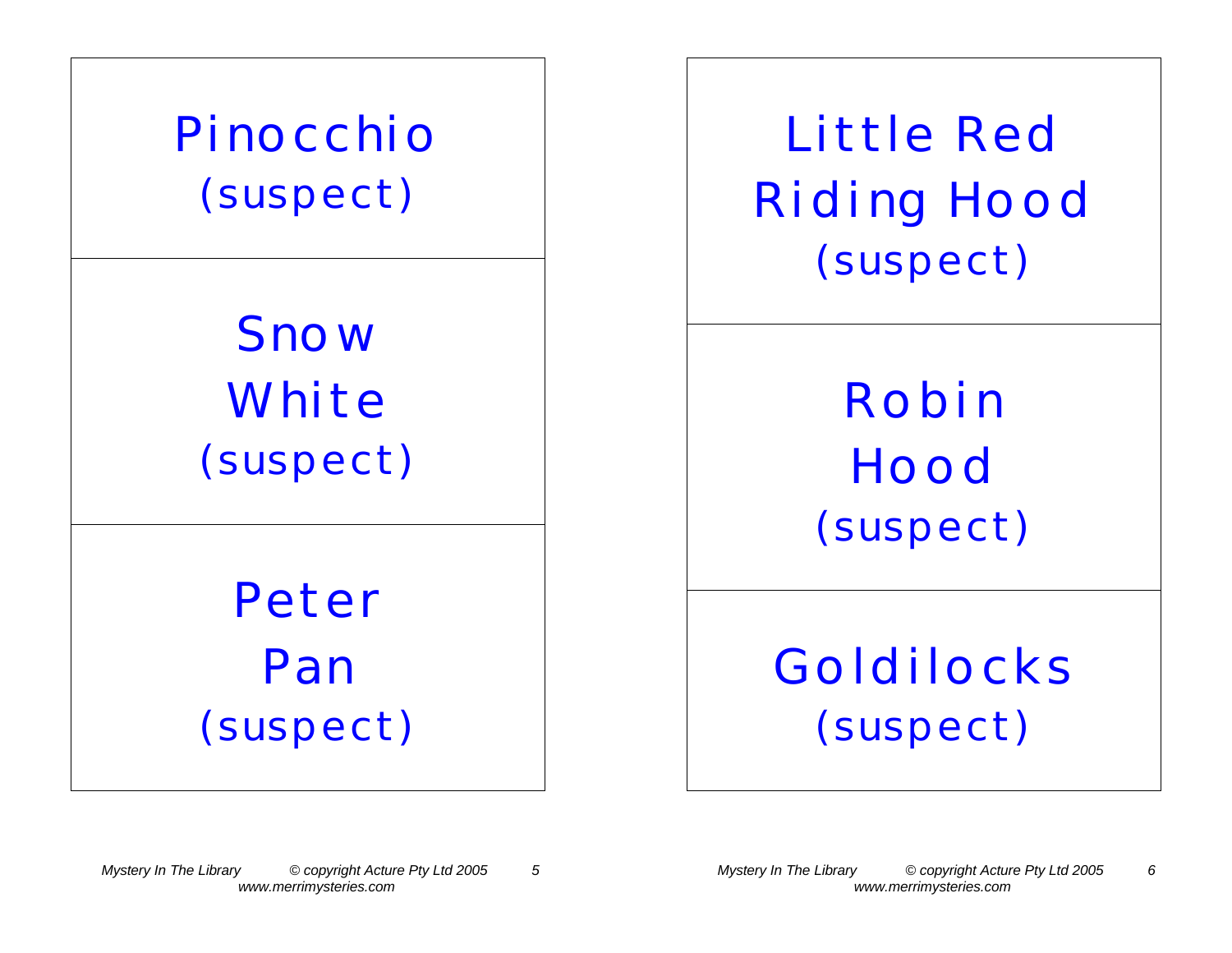# **Aladdin (suspect)**

*Optional witnesses and investigators*

| Master<br><b>Sherlock</b><br><b>Holmes</b> | Dr<br>Watson                       |
|--------------------------------------------|------------------------------------|
| Queen of<br><b>Hearts</b>                  | White<br>Rabbit                    |
| Mad<br>Hatter                              | Cinderella's<br>Fairy<br>Godmother |

| <b>The Queen</b><br>(in Snow<br>White) | Tinkerbell                                    |
|----------------------------------------|-----------------------------------------------|
| Maid<br>Marian                         | Little Red<br>Riding<br>Hood's<br>Grandmother |
| <b>The</b><br>Wolf                     | <b>The</b><br>Genie                           |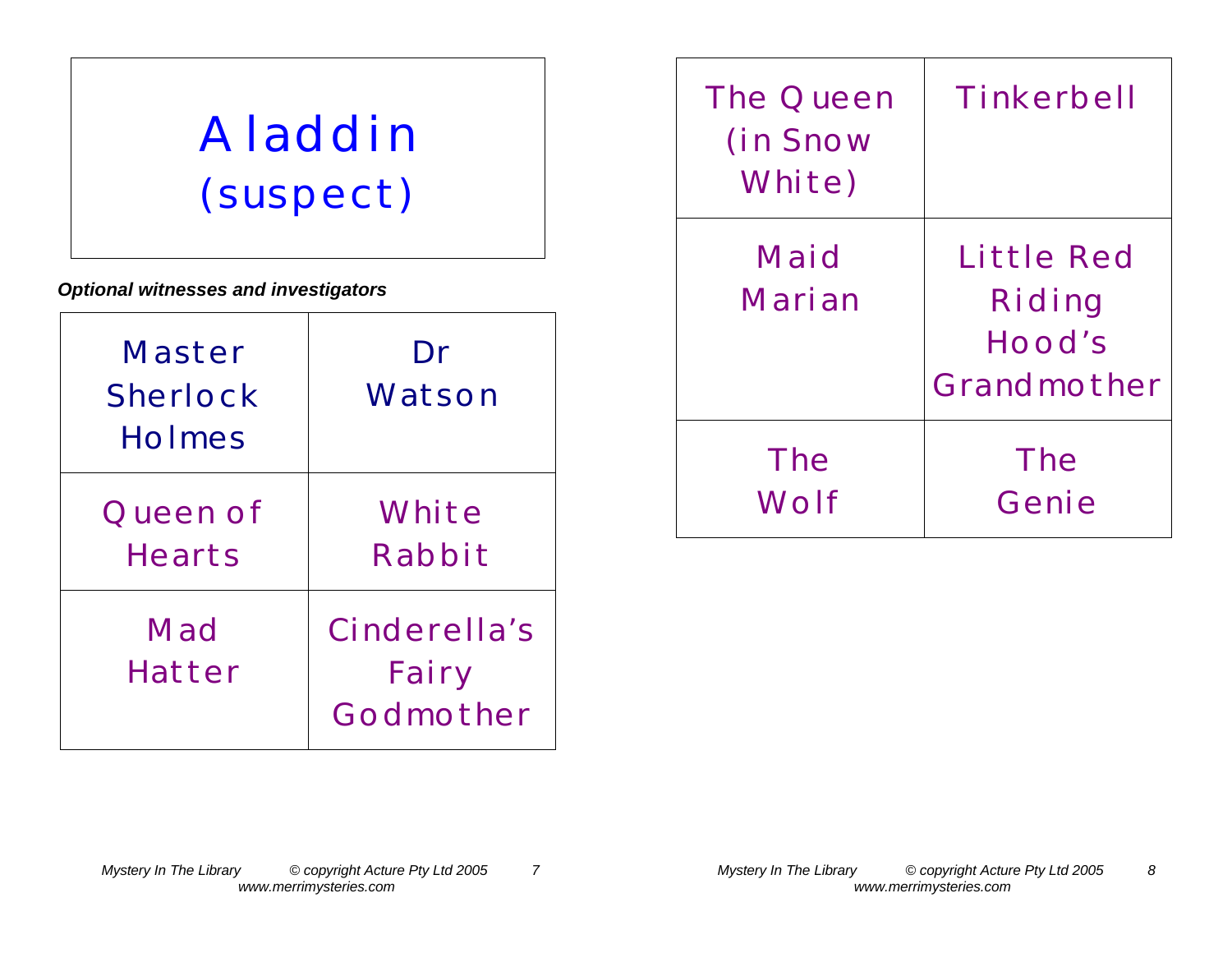### **Mystery In The Library - Act One**

*Merri Mysteries presents...* 

## **"Mystery In The Library"**

*by Stephanie Chambers*

*These are the:*

# *The Play*

**Note:** *Although this is in play format, you do not have to take to a stage and act it out. You can just sit around a dining table and read out your lines or sit in a circle on sofas etc.*

**Note:** *If it says the line may be said by "Anyone", we recommend that one of the optional witnesses take a turn to say the line. If there are no optional witnesses, then everyone should take a turn saying one of these lines, however, the person to whom the line is addressed should not say it (generally this is the person who speaks next). You may like to work out beforehand who will say each of these "Anyone" clues and write their character's name next to each one.*

| <b>Sherlock Holmes</b> | (or anyone if he isn't present):<br>Let's go around the group and I would like each<br>of you to tell me how you got on with King<br>Henry. Did King Henry like you Alice?                                                                                                                                                                                                                                                     |
|------------------------|--------------------------------------------------------------------------------------------------------------------------------------------------------------------------------------------------------------------------------------------------------------------------------------------------------------------------------------------------------------------------------------------------------------------------------|
| Alice:                 | King Henry said he didn't like little girls. He<br>said his wives had too many of them and not<br>enough boys – only one boy in fact.                                                                                                                                                                                                                                                                                          |
| Anyone:                | How did the fact that King Henry didn't like<br>little girls affect you Alice?                                                                                                                                                                                                                                                                                                                                                 |
| Alice:                 | One time I was hiding and the King came along<br>with Snow White when the King caught sight of<br>me. I'd forgotten that I'd come out of my book<br>when I was 'nine feet high' and hiding wasn't<br>easy. He called me a spy, made me bend down<br>and pulled my pig tails till tears I cried. I was<br>still 'nine feet tall'. Thankfully Pinocchio<br>stopped me in time so that my tears didn't cause<br>any flood damage. |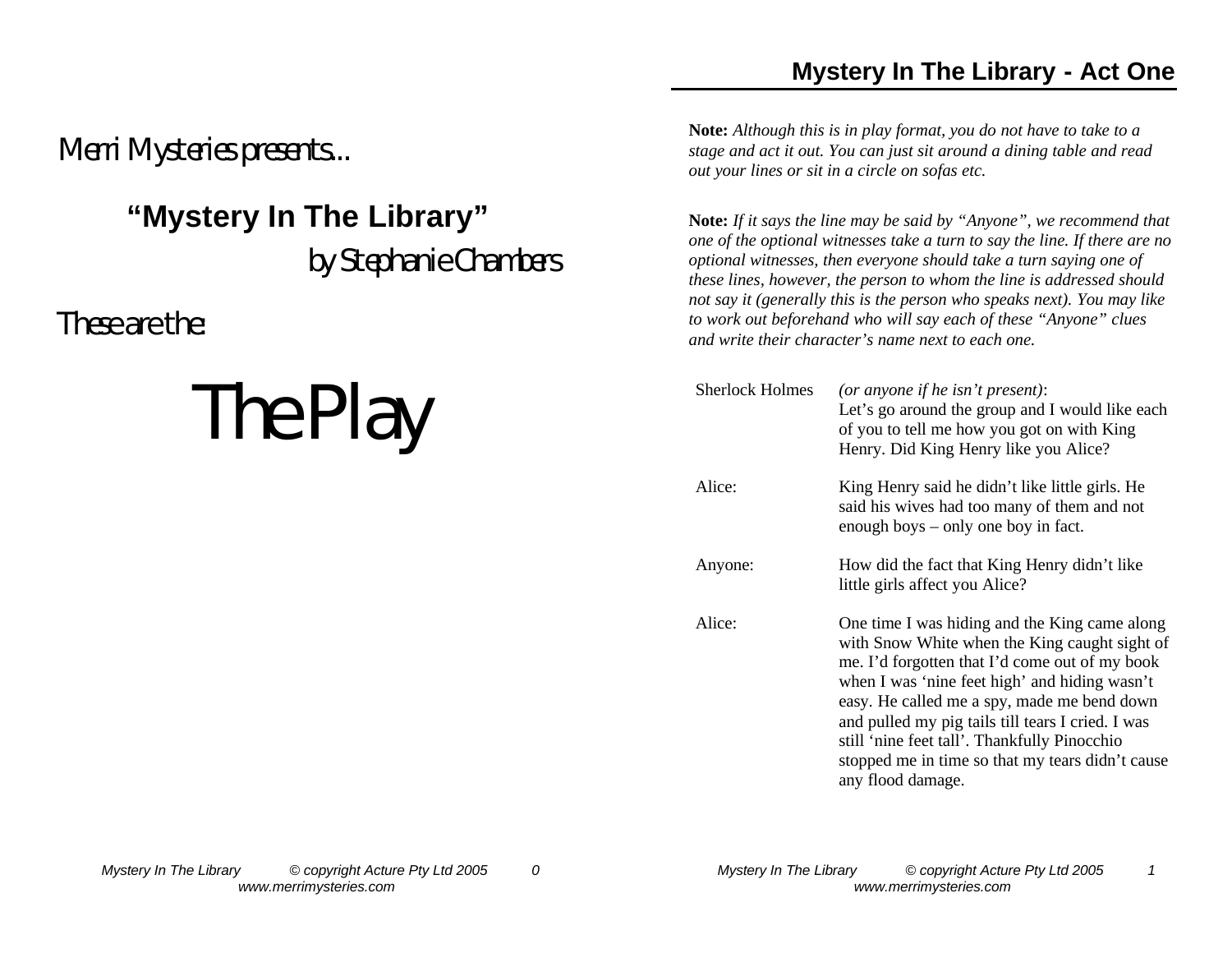| Huck Finn:             | When the King made poor little Alice cry.<br>'Seeing her setting there with her eyes and                                                                                                                                                                                                | Anyone:                | So what did you and the King do as friends?                                                                                                                                                                                                                        |
|------------------------|-----------------------------------------------------------------------------------------------------------------------------------------------------------------------------------------------------------------------------------------------------------------------------------------|------------------------|--------------------------------------------------------------------------------------------------------------------------------------------------------------------------------------------------------------------------------------------------------------------|
|                        | the tears in them, and I wished I could do<br>something for her.'                                                                                                                                                                                                                       | Huck Finn:             | The King asked me to do a little fencing with<br>him, so we clanged our swords about a bit and<br>seeing as I was angry with him, I was                                                                                                                            |
| Anyone:                | Did King Henry treat you badly after that<br>incident Alice?                                                                                                                                                                                                                            |                        | determined to win. The King, being round in the<br>belly like a pig, was pretty easy to beat, so I<br>ended up whacking the sword into his middle.                                                                                                                 |
| Alice:                 | At night, I liked to skip around the library,<br>singing tunes to amuse myself. The King yelled<br>at me and said I gave him a headache. I told him                                                                                                                                     |                        | But it was a blunt sword, so it didn't draw blood<br>or anything.                                                                                                                                                                                                  |
|                        | to not be angry about it. I offered to show him<br>some of the comic books. I was sure they would                                                                                                                                                                                       | Anyone:                | How did the King take to being beaten?                                                                                                                                                                                                                             |
|                        | make him smile. To this he replied gruffly, that<br>Kings had more important things to think about<br>than comic books.                                                                                                                                                                 | Huck Finn:             | Now the King thought that he should always<br>win. So when I whipped him, he became hotter<br>than a piece of chilli. I thought he was going to<br>kill me. 'And me a shaking all over and ready to                                                                |
| Anyone:                | And how did you get on with King Henry Huck?                                                                                                                                                                                                                                            |                        | sink down in my tracks I was that scared', so he<br>made me promise to help him.                                                                                                                                                                                   |
| Huck Finn:             | I didn't want to cause no trouble, so at first I<br>'always called King Henry 'Your Majesty' and<br>didn't set down in his presence till he asked'                                                                                                                                      | Anyone:                | And how did you find the King Cinderella?                                                                                                                                                                                                                          |
|                        | me to. 'This done him heaps of good, and so he<br>got cheerful and comfortable' and it made me<br>feel 'mighty good over it, because it would have<br>been a miserable business to have any<br>unfriendliness'.                                                                         | Cinderella:            | King Henry was fascinated by my glass slippers<br>and he kept chasing me trying to get them off<br>me. I think he thought that if I had no slippers,<br>that the Duke's son would not find me in my<br>fairytale and then I would be free to marry him<br>instead. |
| <b>Sherlock Holmes</b> | (or anyone if he isn't present):<br>So the King wanted you as a son did he? Didn't                                                                                                                                                                                                      | Pinocchio:             | Cinderella and I became friends because the                                                                                                                                                                                                                        |
| Huck Finn:             | he know what a rascal you are?<br>Some people think I'm a rascal. But I don't<br>know if that's true. 'The widow said I was                                                                                                                                                             |                        | writers of our books are from Italy, so I suppose<br>that makes us Italians. Cinderella told me how<br>the King kept bothering her. I was determined to<br>save her from him.                                                                                      |
|                        | coming along slow but sure and doing very<br>satisfactory. She said she warn't ashamed of<br>me.' King Henry said he wished he'd had a son<br>like me rather than the delicate Prince Edward,<br>but how could I trust a man who killed not only<br>his enemies, but his wives as well. | Cinderella:            | The King said if I continued to avoid him, he<br>would see to it that I would be made to clean and<br>scrub the library floors. He left me so distraught<br>that when I returned to my book, the other<br>characters kept asking me if I was ill.                  |
| Mystery In The Library | © copyright Acture Pty Ltd 2005<br>2                                                                                                                                                                                                                                                    | Mystery In The Library | © copyright Acture Pty Ltd 2005<br>3                                                                                                                                                                                                                               |

*www.merrimysteries.com*

*www.merrimysteries.com*